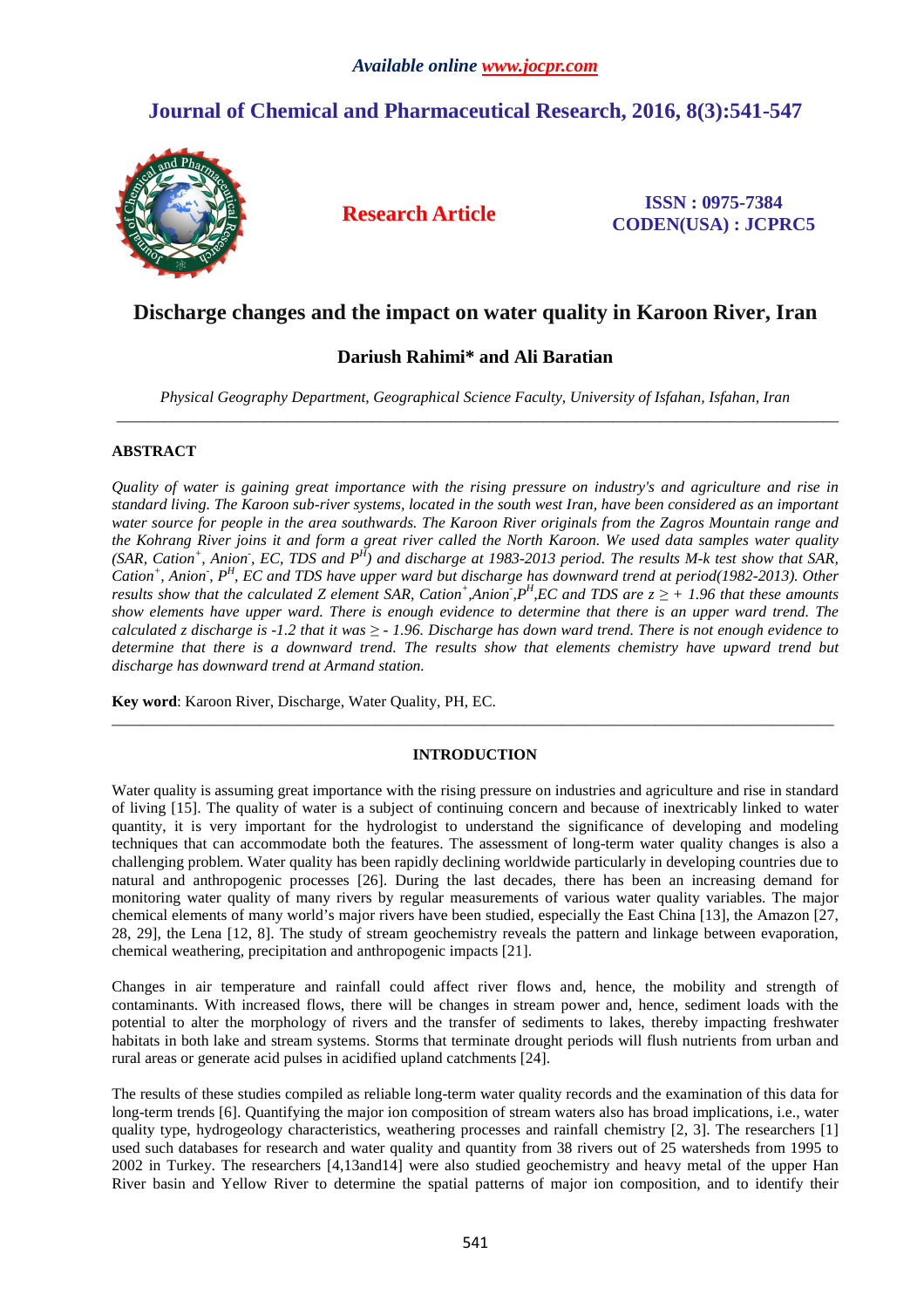sources and controlling factors. The results studied [4, 26] relationship with runoff and sediment load from 1983 to 2011 in Yellow River Delta. The results shows that the Yellow River experienced progressively severe droughts that reduced both runoff and sediment load to its delta lobe. Naddafi et.al and Karamoua *et.al*, studied about water quality in south Karoon(from Gotevand to Khorramshahr staions).They showed that drainage network, petroleum industrial and food industrial reason decreasing water quality this part of Karoon[16,22]. The furthermore; the population of North Karoon basin is about 5,000,000 persons. In fact, this river has important role supply water for Khuzestan province in south west of Iran. This regional is one of the industrial and agriculture in Iran. The Karoon river water is collecting behind Karoon1, 2,3and 4Dams for use drinking water, Industrials and agriculture in south west of Iran [18, 26 and 30].

\_\_\_\_\_\_\_\_\_\_\_\_\_\_\_\_\_\_\_\_\_\_\_\_\_\_\_\_\_\_\_\_\_\_\_\_\_\_\_\_\_\_\_\_\_\_\_\_\_\_\_\_\_\_\_\_\_\_\_\_\_\_\_\_\_\_\_\_\_\_\_\_\_\_\_\_\_

#### **EXPERIMENTAL SECTION**

#### **Material:**

The North Karoon basin with a 10500-km2 area is a sub basin of ground Karoon River located in south west of Iran. The origin of Karoon River is in the Zagros Mountain range and the Kohrang River joins it, and they south form a great river called the North Karoon[23] (Fig.1).



**Fig.1. The location of North Karoon basin and Armand station** 

The samples are 455 that they collected by Chaharmahal and Bakhtiari Regional Water (CBRW) (Table.1)from October 1981 to September 2013.The samples collected do analysis by CBRW. This data are monthly in the time series 1980 to 2013.Monthly measurements of the discharge and water quality variables were obtained, and monitored the Armand station (include branch Sarab, Kohesookhteh, Dehcheshmeh and Kharaji) of the Karoon River by CHRW (Table 1). We used this data in two separate times (monthly and yearly) [18, 30].

| <b>Station</b>     | longitude | latitude  | Rainfall mean(mm) | Elevation $(m)$ |
|--------------------|-----------|-----------|-------------------|-----------------|
| Sarab              | 50-28     | $32 - 20$ | 820               | 2200            |
| Darkesh            | 50-38     | $32 - 02$ | 750               | 1850            |
| Jonghan            | 50-39     | 32-07     | 730               | 1930            |
| Kharvrood          | 50-50     | $32-19$   | 340               | 1980            |
| Kohesookhteh       | 50-39     | $32 - 06$ | 360               | 2030            |
| Dehcheshmeh        | 50-33     | $32 - 13$ | 560               | 2050            |
| Kharaji            | 50-50     | $32 - 04$ | 430               | 2070            |
| <b>Beheshtabad</b> | 50-38     | $32 - 03$ | 650               | 1650            |
| Armand             | $50-46$   | $31 - 41$ | 800               | 900             |

**Table 1. Characteristics of the main Stations in North Karoon** 

The following variables are measured by CBRW: above  $(Q)$  as m3/s, pH, electrical conductivity (EC) as  $\mu s/cm$ , Total dissolved solid (TDS), chlorides (Cl) (Anion), Cation<sup>+</sup> include elements: (sodium (Na<sup>+</sup>), potassium (K<sup>+</sup>), Magnesium (Mg2<sup>+</sup>), calcium (Ca2+)), Sodium Absorption Ratio (SAR), temporary hardness and total hardness as meq/l at the above stations (Table1). The monitoring data of these variables are available for the analysis as presented in this paper on monthly and yearly basis for the period of 1981-2013.

#### **Methodology:**

Monthly average and yearly of the data time series have analyzed by statistical methods. Parametric and nonparametric statistical methods were use correlation (Pearson (Ш), Mann-Kendall (MK) [17, 19].The significance level in this study was  $p < 0.05$ . To evaluated the impact of discharge on water quality by correlation coefficient and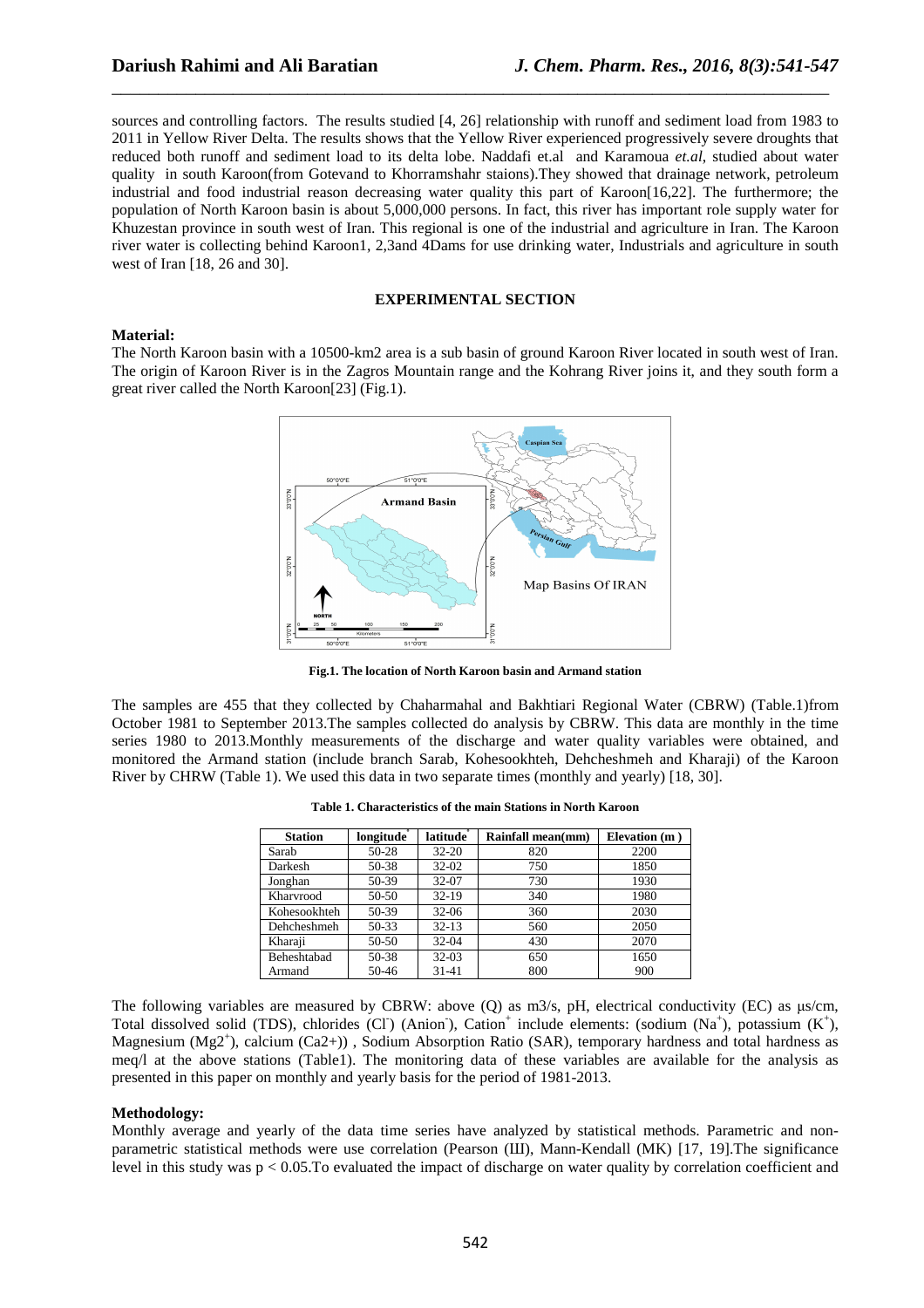trend analysis by Mann-Kenddal test. In this study are used correlation Pearson (Ш), multivariable linear model and Man-Kendal Model for determined trend. Equation 1

\_\_\_\_\_\_\_\_\_\_\_\_\_\_\_\_\_\_\_\_\_\_\_\_\_\_\_\_\_\_\_\_\_\_\_\_\_\_\_\_\_\_\_\_\_\_\_\_\_\_\_\_\_\_\_\_\_\_\_\_\_\_\_\_\_\_\_\_\_\_\_\_\_\_\_\_\_

$$
r = \frac{\sum_{i=1}^{n} (x_i - \overline{x})(y_i - \overline{y})}{\sqrt{\sum_{i=1}^{n} (x_i - \overline{x})^2 \sum_{i=1}^{n} (y_i - \overline{y})^2}}
$$

An aspect of technical analysis that tries to predict the future movement of a stock based on past data. Trend analysis based on the idea that what has happened in the past gives traders an idea of what will happen in the future. A trend can be creating as the general movement over time of a statistically detectable change [9].The MK test, usually used to assess the trend of a time-series. The purpose of the Mann-Kendall (MK) test [17,19,10] is statistically assess if there is a monotonic upward or downward trend of the variable of interest over time. A monotonic upward (downward) trend means that the variable consistently increases (decreases) through time, but the trend may or may not be linear. The MK test is using to in place of a parametric linear regression analysis, which is used to test if the slope of the estimated linear regression line is different from zero [11, 5, and 7]. A trend can be creating as the general movement over time of a statistically detectable change [9]. If the calculated  $z \geq +1.96$  there is an upward and or  $z \le -1.96$  there is downward trend at alpha  $\ge 0.05$ . The regression analysis requires that the residuals from the fitted regression line be normally distributed; an assumption not required by the MK test, that is, the MK test is a non-parametric (distribution-free) test (Equation 2, 3, and 4).

(2) 
$$
Z_c = \begin{cases} \frac{S-1}{\sqrt{\text{var}(s)}}, & S > 0 \\ 0, & S = 0 \end{cases}
$$
 Where: (3)  $S = \sum_{i=k}^{n-1} \sum_{k=i+1}^{n} sgn(x_k - x_i),$   
\n(3)  $sgn(x_k - x_i) = \begin{cases} 1, & x_k > x_i \\ 0, & x_k = x_i \\ -1, & x_k < x_i \end{cases}$ 

In which the x<sub>k</sub>, xi are the sequential data values, n is the length of the data set, t is the extent of any given tie, and  $\sum$ denotes the summation over all ties.

#### **RESULTS AND DISCUSSION**

This basin has an important role in drinking water supply. Geology formations, industrial, agriculture and humans actives have the main role in decreasing water quality in this basin. The annual precipitation mean in this basin is 770 mm with an annual water volume of 2.1 billion m3. Geology formations, industrial and agriculture actives have the main role in decreasing water quality in this basin.

The formation of this basin is sedimentary. Lithologies of the rocks are limestone, marl, sandstone, dolomite and gypsum. In addition, formation of Hormuz complex contain salt red, marl, sandstone and red shale with an igneous composition. In terms of tectonic, North Karoon affected by Dopolan fault. This fault is parallel to main Zagros fault direction. Geologically, Hormmoz Formation is the oldest known formation in this area with an age from pre Cambrian to middle Cambrian. The type of Hormmoz formation consists of salt, prêt marls with interlayer lime, sandstone and marl. Due to its salt formation feature in the direction of Dopolan Fault, the Hormmoz formation has cut the younger formations and reached the surface, and its facials are Hormmoz formation with northeast-southwest direction.

#### **Quality analyses:**

Table 2 shows that statistical profile of the North Karoon River. SAR values vary from 0.06 to 6.90. Cation values vary from 10.60 to 0.01. The pH values and anions concentration changed from 7.0 to 9.1 and 0.6 to 8.8, respectively. This appeared to be a significant difference in EC among the winter, summer and transition (April and October) months (P<0.05). Between May and December, an increase was observed in EC occurred from 146 to 859 µohm cm−1.Increases from 0.01 to 1.6 meq l−1 in K between January and October (Table 2).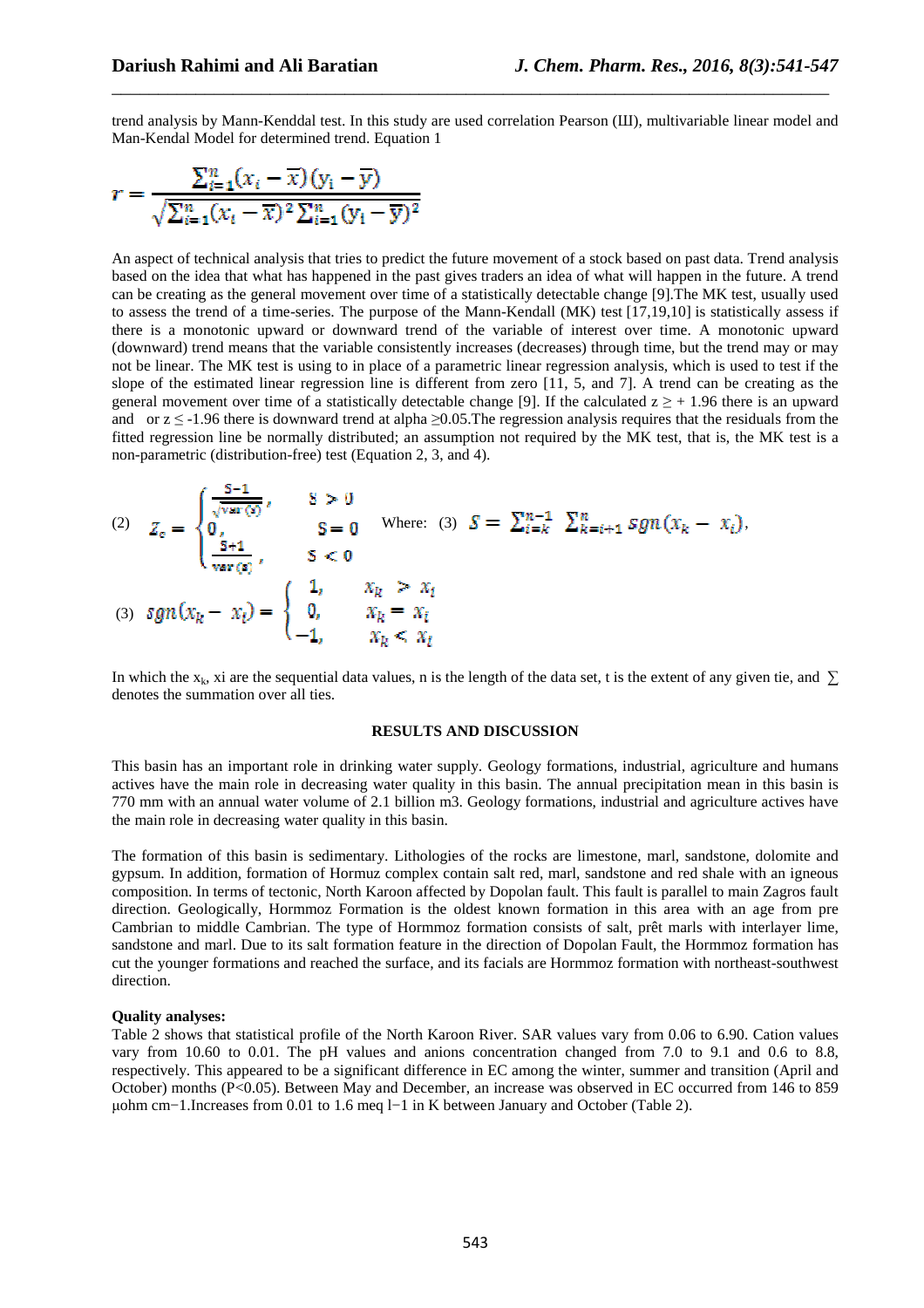| Element             | N    | Mean   | Standard | Max    | Min    | Range  | Skw     | kurt    |
|---------------------|------|--------|----------|--------|--------|--------|---------|---------|
| <b>SAR</b>          | 1078 | 0.66   | 0.89     | 6.90   | 0.06   | 6.84   | 4.59    | 22.96   |
| $\mathrm{Cation}^+$ | 1104 | 4.45   | 1.36     | 10.60  | 0.01   | 10.59  | $-0.73$ | 2.24    |
| Anion <sup>-</sup>  | 1104 | 4.40   | 1.34     | 8.80   | 0.20   | 8.60   | $-0.66$ | 1.25    |
| PH                  | 1104 | 7.97   | 0.32     | 9.10   | 7.00   | 2.10   | $-0.04$ | 0.68    |
| EC                  | 1104 | 451.31 | 107.79   | 859.00 | 146.00 | 713.00 | 0.26    | $-0.02$ |
| <b>TDS</b>          | 1104 | 293.44 | 70.28    | 558.00 | 95.00  | 463.00 | 0.27    | 0.01    |
| Discharge           | 1102 | 109    | 120.34   | 1061   | 54     | 1007   | 3.86    | 21.15   |

**Table2. Mean annual values of water quality characteristics of North Karoon Basin in Armand station**

\_\_\_\_\_\_\_\_\_\_\_\_\_\_\_\_\_\_\_\_\_\_\_\_\_\_\_\_\_\_\_\_\_\_\_\_\_\_\_\_\_\_\_\_\_\_\_\_\_\_\_\_\_\_\_\_\_\_\_\_\_\_\_\_\_\_\_\_\_\_\_\_\_\_\_\_\_

The results of simple correlation applied between each water quality variables concentration and the discharge (Annual mean and Monthly mean) monitored at the Armand stations of the Karoon River give in Table 3.

Among the test stations, the max concentration was determined in Armand station (r=-0.40). Anions (So4-2, Cl, HCO3-, CO3-2) concentration increased in discharge in the station (r=0.48). Therefore, the concentrations the Cation and Anion increased in these samples. SAR showed decrease during increased discharge. EC (r=-0.3), pH (r=-0.01) and TDS (r=-0.3) were increased during increased discharge (Table 3, Annual Discharge). In addition, there is an inverse relationship between the discharge and the concentration of chemical factors(Table 3).SAR(- 0.63),cation(-0.75),Anion(-0.75), pH(-0.05),EC(-0.76)and TDS(-0.76) were decrease chemical during increased discharge(Table3,Graph1).

**Table3. The correlation between discharge and chemical elements in Armand station** 



 **Graph1.Matrix correlation between chemical elements and discharge in Armand station** 

#### **Trend analysis:**

Trend analysis is based on the idea that what has happened in the past gives traders an idea of what will happen in the future[5,7]. The results M-k test show that SAR, Cation<sup>+</sup>,Anion<sup>-</sup>, $P^H$ ,EC and TDS have upper ward but discharge has downward trend at period(1982-2013). Other results show that the calculated Z element SAR, Cation<sup>+</sup>, Anion<sup>-</sup>,  $P<sup>H</sup>$ , EC and TDS are  $z \geq +1.96$  that these amounts show elements have upper ward(graph2,3,4,5,6 and 7). There is enough evidence to determine that there is an upper ward trend. The calculated z discharge is  $-1.2$  that it was  $\ge -1$ 1.96. Discharge has down ward trend (graph.8) there is not enough evidence to determine that there is a downward trend. The results show that elements chemistry have upward trend but discharge has downward trend at Armand station Table .4.

|  |  | Table4. Mann-Kendall Trend Test by Normal Approximation in Armand station |
|--|--|---------------------------------------------------------------------------|
|--|--|---------------------------------------------------------------------------|

| Mann-Kendall     | <b>SAR</b> | Cation | Anion | pH   | ЕC    | <b>TDS</b> | Discharge |
|------------------|------------|--------|-------|------|-------|------------|-----------|
| The calculated z |            | 4.43   |       | ∸    |       |            |           |
| P-value          | 0.01       | 0.004  | 0.008 | 0.02 | 0.001 | $_{0.001}$ | $_{0.01}$ |

The calculated  $z > +1.96$  and -1.96, For Ha: Upper and Down ward trend, at alpha = 0.05, there is enough evidence to determine that there is an upward trend.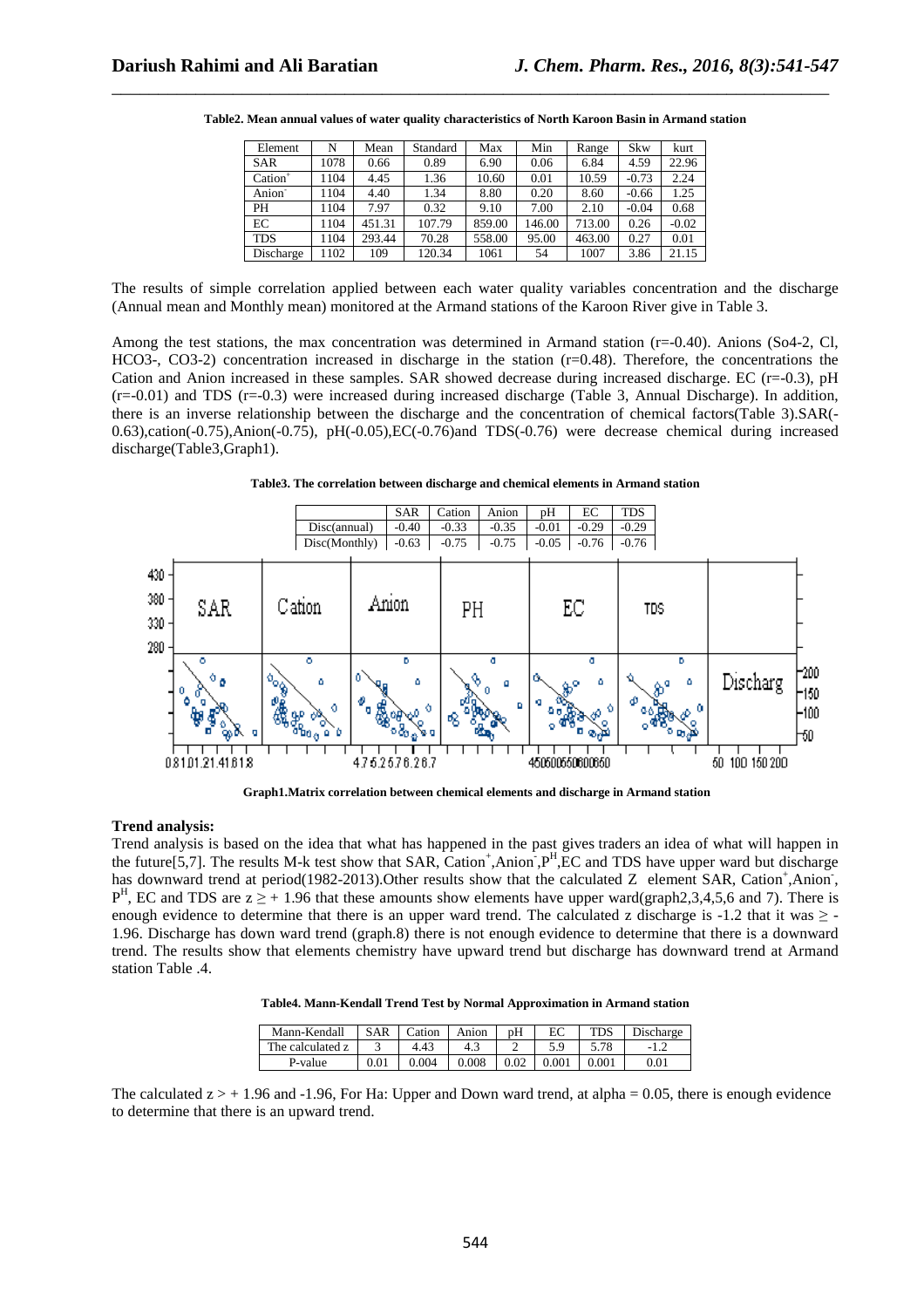

\_\_\_\_\_\_\_\_\_\_\_\_\_\_\_\_\_\_\_\_\_\_\_\_\_\_\_\_\_\_\_\_\_\_\_\_\_\_\_\_\_\_\_\_\_\_\_\_\_\_\_\_\_\_\_\_\_\_\_\_\_\_\_\_\_\_\_\_\_\_\_\_\_\_\_\_\_

Fig2.Time series and trend line Cation<sup>+</sup>(Armand)



**Fig4.Time series and trend line P<sup>H</sup>**



**(Armand) Fig3.Time series and trend line SAR (Armand)** 



 **(Armand) Fig5. Time series and trend line Anion- (Armand)**









**Fig8.Time series and trend line Discharge (Armand)**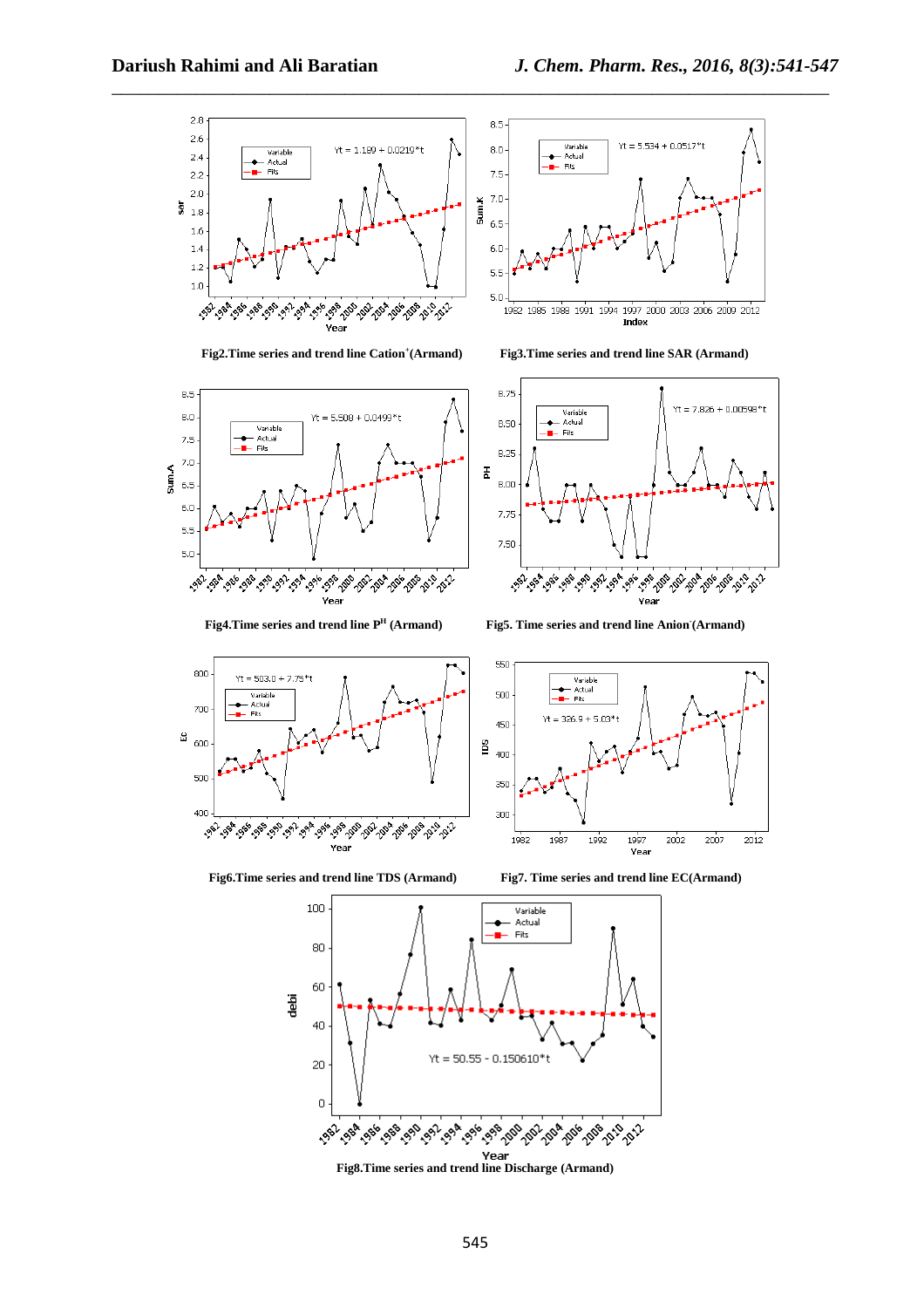The results showed that the discharge rate change was effective on the water quality in Karoon River. Therefore, droughts, overharvesting and transportation among water basins increase the concentration of Cations+,Anion-,SAR,P<sup>H</sup> ,EC and TDS. Increased use of chemical fertilizers, destruction of vegetation and pastures, decrease runoff, salt formation and dissolution of maximum discharge rain is more anion concentrations PH ,TDS and EC.

\_\_\_\_\_\_\_\_\_\_\_\_\_\_\_\_\_\_\_\_\_\_\_\_\_\_\_\_\_\_\_\_\_\_\_\_\_\_\_\_\_\_\_\_\_\_\_\_\_\_\_\_\_\_\_\_\_\_\_\_\_\_\_\_\_\_\_\_\_\_\_\_\_\_\_\_\_

In all samples, water PH is intermitted rates, 6.5 to 8, range and it observed acidic and base feature of water. By comparing the results of analysis, the water PH is in permitted limit and the Hormmoz formation just makes Karoon River pollute locally. However, the juncture of access branches to the river make it dilute and cleanse water salinity in low positions. After joining Hormmoz formation with Karoon River, just their TDS, EC, anion and cations<sup>+</sup> increases and the river did not become salty.

#### **CONCLUSION**

The results of upper points of Karoon River with the salt Formation and low positions samples in the route of the river showed that, because of much entering dissolved materials from the salt dome to the river, only river water TDS, EC and PH increases and the river did not become salty. Based on the calculations made on the spot, the SAR, Cation<sup>+</sup>,Anion<sup>-</sup>,TDS, EC and PH volumes have increased at Armand station. This increase is because the river runs over the Hormoz salt formations in the region and down warn trend discharge. This increase in the concentration of diluted chemicals in the water is in direct relation with the decrease in discharge volume. Another fact that makes the river water quality low is the presence of discharged agricultural, industrial and residential wastewater entering the river when the river water level is low. In fact, the discharge fluctuation of the river under increasing condition, which increases the Hormoz salt formation erosion, leads to the intensity in the water basin lime formations that increase the chemical substance concentrations. However, along the river, the salt dome make the spring salty locally. If we have added down ward trend discharge, drought, consumption increasing and climate change on discharge change in Karoon River; thus, water quality will be very bad in Karoon River. So, the project of inter basin transition water from Karoon River to Zayandehrood River (Behesht Abad Tunnel), drought events and the decrease of discharge rate in future, threaten the river water quality a lot.

#### **Acknowledgment**

The authors gratefully acknowledge the IWRMC (Iran Water Resources Management Company) and CBRW (Chaharmahal & Bakhtiari Regional Water) for financial support.

#### **REFERENCES**

[1] Berkant, O., & Fatih, E., (**2007**). *Journal of Environ Monit Assess* 133:215–229.

[2] Brennan S.K., & Lowenstein, T.K., (**2002**). *Journal of Geochim. Cosmochim. Acta* 66: 2683–2700.

[3] Cruz J.v, and Amaral C.S., (**2004**). *Journal of Appl. Geochem*. 19: 445–459.

[4] Dongxian Konga, ,Chiyuan Miaoa, b,Alistair G.L. Borthwickc, Qingyun Duana, Hao Liud,Qiaohong Suna,

Aizhong Yea, Zhenhua Dia,Wei Gonga,(**2015**), *Journal of Hydrology*, Volume 520, 2015, Pages 157–167.

[5] Esterby, S.R.(**1998**), *Hydrological Processes* 10:127-149.

[6] Hirsch, R.M., J.R. Slack, and R.A. Smith. (**1982**), *Water Resources Research* 18(1):107-121.

[7] Hirsch, R. M., Alexander, R. B., & Smith, R. A.,(**1991**), *Journal of Water Resources Research*, 27: 803–813.

[8] Huh, Y., Panteleyev, G., Babich, D., Zaitsev, A., Edmond, J.M.,(**1998**), *Geochim. Cosmochim. Acta* 62, 2053– 2075.

[9] Gary Benattar\_ and Philippe Trebuchet,(**2011**), Trend Analysis in Polls, Topics, Opinions and Answers, HAL Id: hal-00601261.

[10] Gilbert, R.O. (**1987**), Statistical Methods for Environmental Pollution Monitoring, Wiley, NY.

[11] Gibbons, J.D, and S.Chakraborti,(**2003**),Nonparametric Statistical Inference, Marcel Dekker,NY.

[12] Gordeev, V.V., Sidorov, L.S,(**1993**), *Mar. Chem*. 43, 33–45.

[13] Jiabo Chen, Jun Lu,(20**1**4), *PLOS ONE* , **2014**, Volume 9,Issue 8.

[14] Junhong Baia, b,Qingqing Zhaoa,Qiongqiong Lua, Junjing Wanga, K. Ramesh Reddy,(**2015**), *Journal of Hydrology,* Volume 520, 2015, Pages 186–192.

[15] R. K. Isaac · T. K. Khura · J. R. Wurmbrand ,(**2009**), *Environ Monit Assess* (2009) 159:465–473.

[16] Karamouz, M., Mahjouri, N., & Kerachian, R, (**2004**), *Journal of Environmental Engineering and Science*, 1(2): 15–21.

[17] Kendall, M.G. **1975**. Rank Correlation Methods, 4th edition, Charles Griffin, London.

[18] Management and planning organization (Chaharmahal&Bakhtiari province), (**2005**),The report of economic and social water resources sector.

[19] Mann, H.B. (**1945**), *Econometrica* 13:163-171.

[20] Meteorology organization (Chaharmahal&Bakhtiari province), annual calendars of stations.